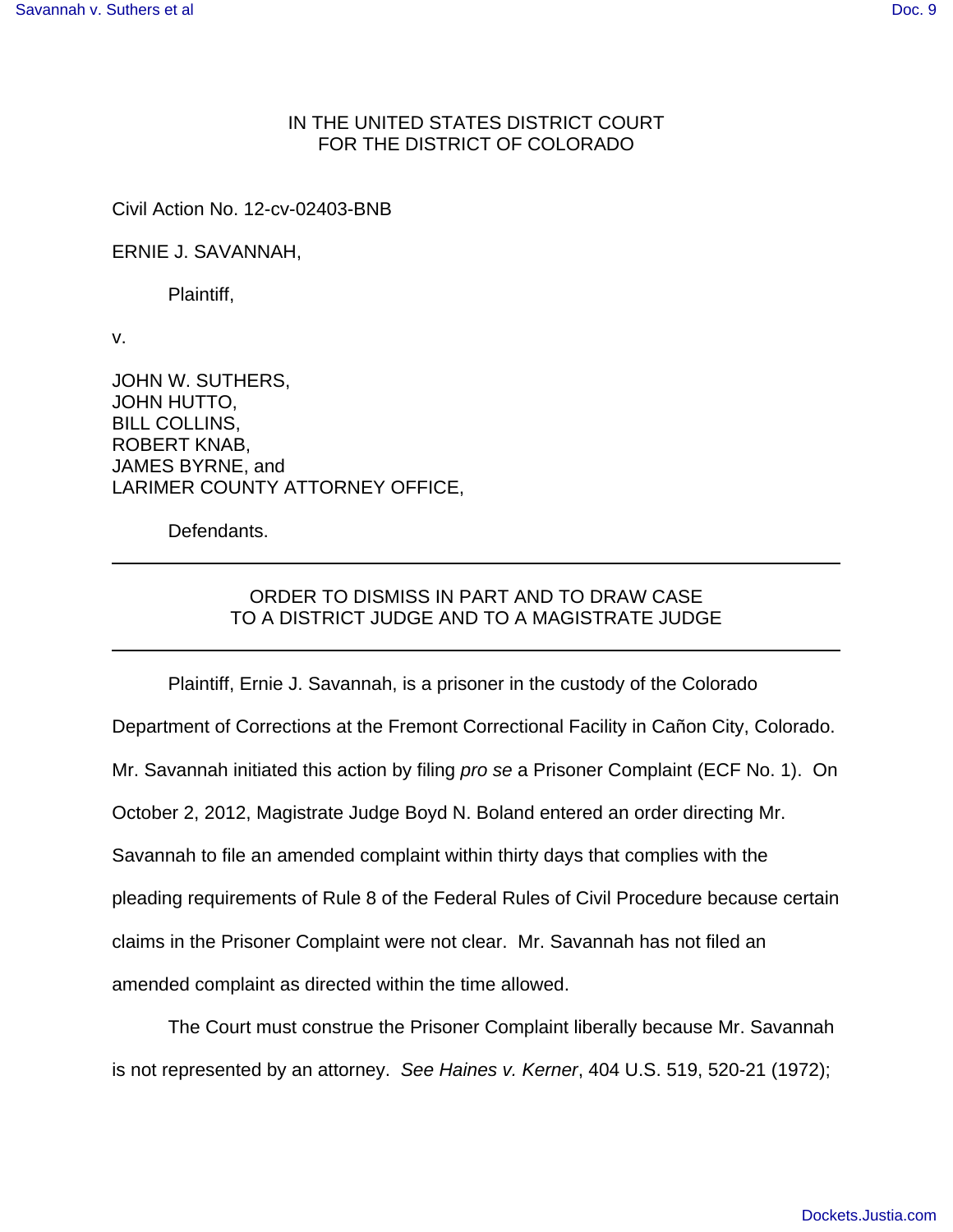Hall v. Bellmon, 935 F.2d 1106, 1110 (10<sup>th</sup> Cir. 1991). If the Prisoner Complaint reasonably can be read "to state a valid claim on which the plaintiff could prevail, [the Court] should do so despite the plaintiff's failure to cite proper legal authority, his confusion of various legal theories, his poor syntax and sentence construction, or his unfamiliarity with pleading requirements." Hall, 935 F.2d at 1110. However, the Court should not be an advocate for a *pro se* litigant. See id. For the reasons stated below, the Prisoner Complaint will be dismissed in part for failure to comply with the pleading requirements of Rule 8.

The twin purposes of a pleading are to give the opposing parties fair notice of the basis for the claims against them so that they may respond and to allow the Court to conclude that the allegations, if proven, show that the plaintiff is entitled to relief. See Monument Builders of Greater Kansas City, Inc. v. American Cemetery Ass'n of Kansas, 891 F.2d 1473, 1480 (10<sup>th</sup> Cir. 1989); see also Nasious v. Two Unknown B.I.C.E. Agents, 492 F.3d 1158, 1163 (10<sup>th</sup> Cir. 2007) (stating that a complaint "must explain what each defendant did to him or her; when the defendant did it; how the defendant's action harmed him or her; and, what specific legal right the plaintiff believes the defendant violated.").

The requirements of Fed. R. Civ. P. 8 are designed to meet these purposes. See TV Communications Network, Inc. v. ESPN, Inc., 767 F. Supp. 1062, 1069 (D. Colo. 1991), aff'd, 964 F.2d 1022 (10<sup>th</sup> Cir. 1992). Specifically, Rule 8(a) provides that a complaint "must contain (1) a short and plain statement of the grounds for the court's jurisdiction,  $\dots$  (2) a short and plain statement of the claim showing that the pleader is entitled to relief; and (3) a demand for the relief sought." Furthermore, the philosophy of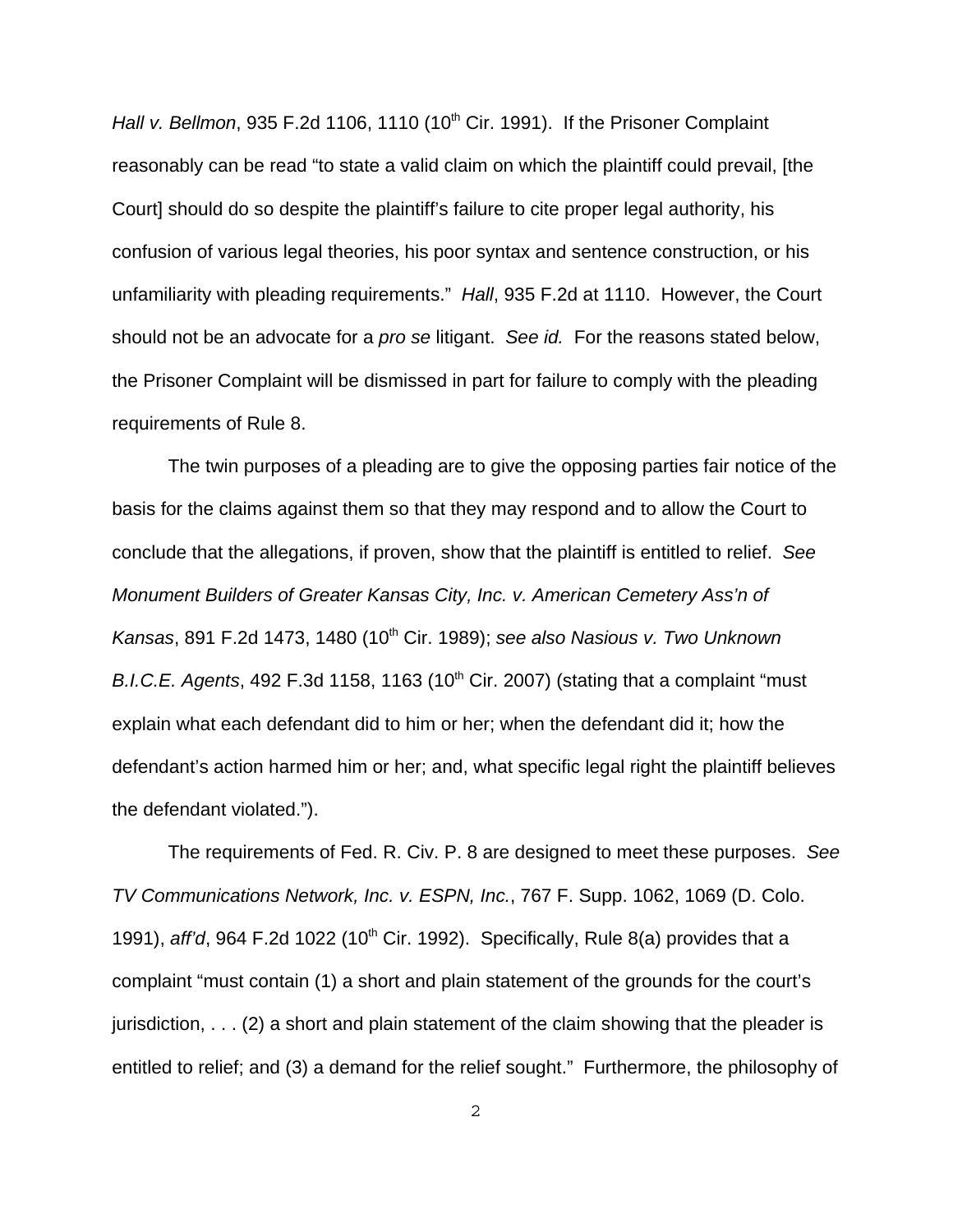Rule 8(a) is reinforced by Rule  $8(d)(1)$ , which provides that "[e]ach allegation must be simple, concise, and direct." Taken together, Rules 8(a) and (d)(1) underscore the emphasis placed on clarity and brevity by the federal pleading rules. As a result, prolix, vague, or unintelligible pleadings violate the requirements of Rule 8.

Mr. Savannah asserts three claims for relief in the Prisoner Complaint that arise out of his arrest by Fort Collins, Colorado, police officers in August 2011 and his subsequent detention. Mr. Savannah alleges in support of his first claim that Defendant Robert Knab, a Fort Collins police officer, used excessive force by deploying his police dog on Mr. Savannah without justification in violation of his Fourth Amendment rights. Mr. Savannah alleges elsewhere in the Prisoner Complaint that he actually was arrested by Defendant Bill Collins, another Fort Collins police officer, and that Officer Collins allegedly failed to intervene and stop the excessive force. However, Magistrate Judge Boland noted in the order directing Mr. Savannah to file an amended complaint that it was not clear whether Mr. Savannah was asserting his excessive force claim against any Defendant other than Officer Knab.

Mr. Savannah alleges in his second claim, which he describes as a Fourteenth Amendment claim, that Defendant James Byrne, a Fort Collins police officer, used Mr. Savannah's telephone to access his Facebook page and harass his family and friends for eight days after Mr. Savannah was arrested. With respect to this claim, Magistrate Judge Boland noted that Mr. Savannah failed to identify how his own rights were violated in any way.

Mr. Savannah alleges in his third claim that his constitutional rights were violated because he was locked in administrative segregation for two months following his

3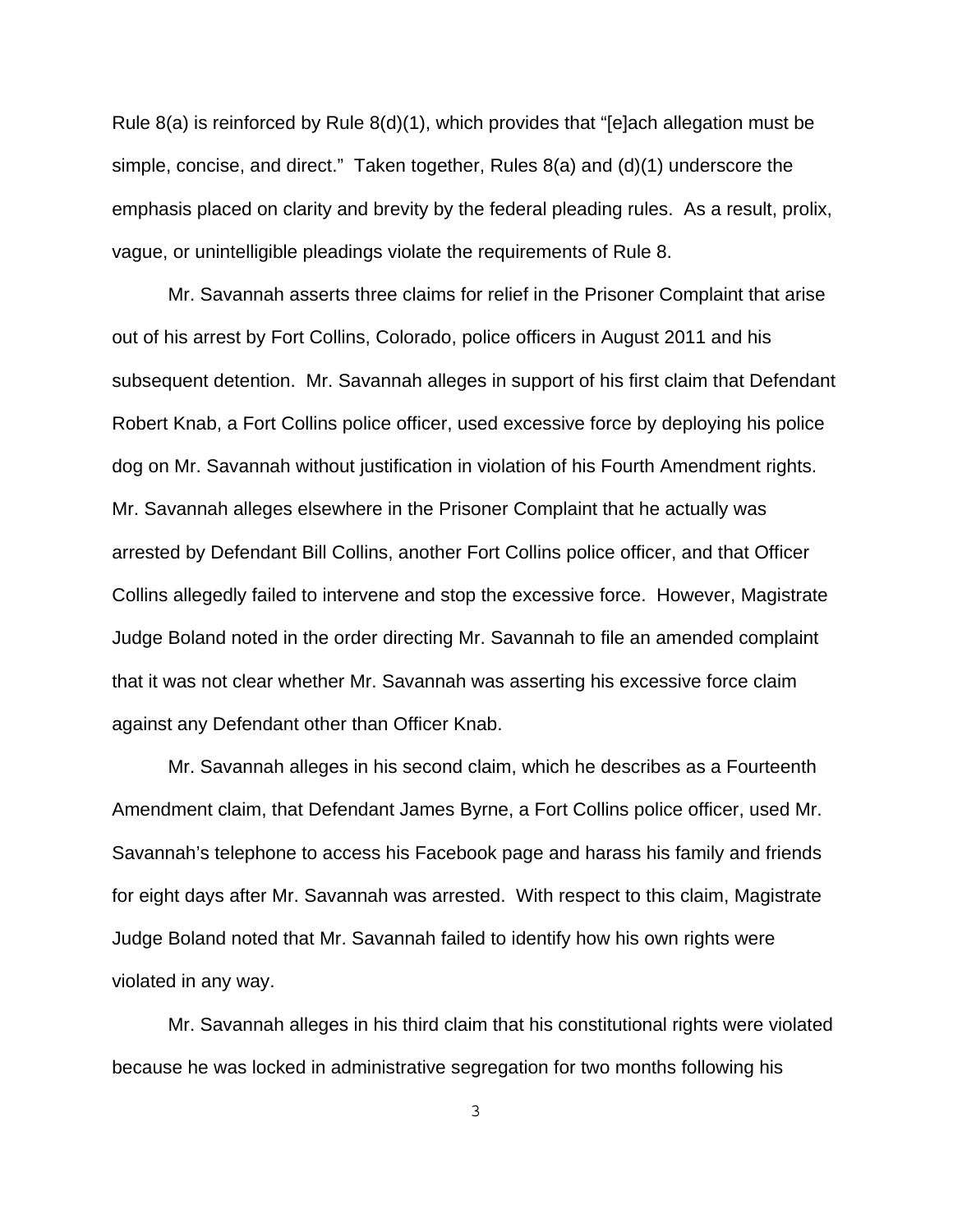arrest, he was not allowed contact with anyone while in segregation, and his injuries from the dog bites were not treated while he was in segregation. Magistrate Judge Boland determined that this claim was deficient because Mr. Savannah failed to assert the claim against any particular Defendant and he failed to identify what any particular Defendant did or failed to do that violated his rights in connection with the third claim for relief.

As noted above, Mr. Savannah has failed to file an amended complaint to correct these deficiencies. Therefore, the claims Magistrate Judge Boland identified as deficient will be dismissed. More specifically, claim two in the Prisoner Complaint will be dismissed because Mr. Savannah fails to allege specific facts in support of a claim that his own constitutional rights have been violated in any way as a result of Officer Byne's alleged harassment of Mr. Savannah's family and friends. Mr. Savannah's third claim for relief will be dismissed because the claim is not asserted against any particular Defendant.

The Court will not address at this time the merits of Mr. Savannah's first claim for relief in the Prisoner Complaint, the excessive force claim specifically asserted against Officer Knab. Construing the Prisoner Complaint liberally, it appears that Mr. Savannah also may be asserting the excessive force claim against Officer Collins. Therefore, the Court also will not dismiss Officer Collins as a party to this action. However, the Defendants other than Officers Knab and Collins will be dismissed as parties to this action because Mr. Savannah fails to assert any cognizable claims against those Defendants. The remaining excessive force claim against Officers Knab and Collins will be drawn to a district judge and to a magistrate judge as provided in D.C.COLO.LCivR

4